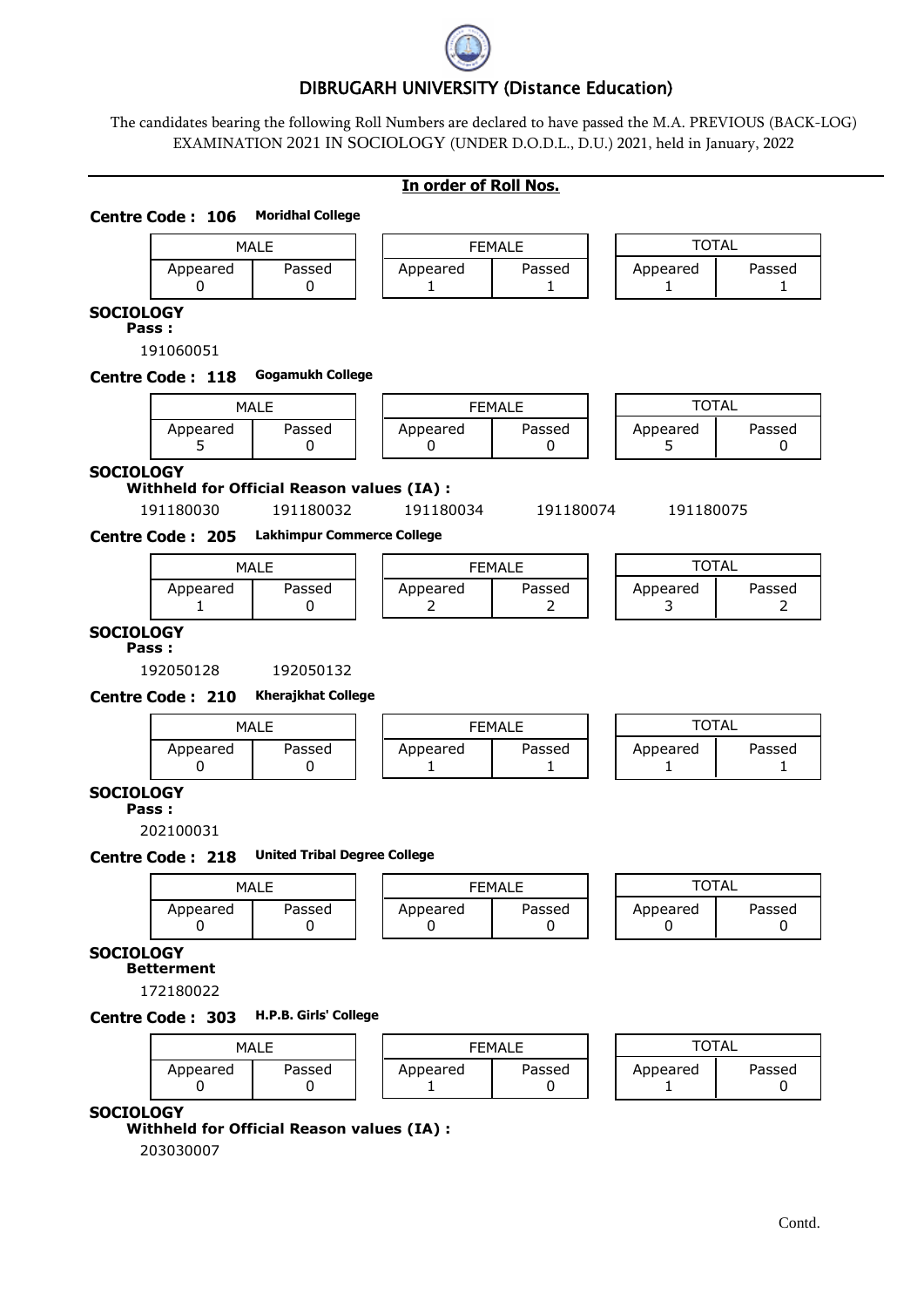## **Centre Code : 310 J.D.S.G. College**

|             | MALE<br>Passed<br>Appeared |  | <b>FEMALE</b> |        |  | TAL      |        |  |
|-------------|----------------------------|--|---------------|--------|--|----------|--------|--|
|             | _                          |  | Appeared      | Passed |  | Appeared | Passed |  |
| ---- - - -- |                            |  |               |        |  |          |        |  |

#### **SOCIOLOGY Pass :**

193100003 193100004

**Centre Code : 401 J.B. COLLEGE**

|               | MALE   |          | <b>FEMALE</b> |  | <b>TOTAL</b>  |        |
|---------------|--------|----------|---------------|--|---------------|--------|
| Appeared<br>- | Passed | Appeared | Passed        |  | Appeared<br>۰ | Passed |

## **SOCIOLOGY**

**Pass :**

204010073

### **Centre Code : 403 Jorhat College**

| MAI F    |        |  |
|----------|--------|--|
| Appeared | Passed |  |

|          | MALE   |          | <b>FEMALE</b> | TOTAL    |        |
|----------|--------|----------|---------------|----------|--------|
| Appeared | Passed | Appeared | Passed        | Appeared | Passed |
|          |        |          |               |          |        |

| TOTAL    |        |
|----------|--------|
| Appeared | Passed |
|          |        |

#### **SOCIOLOGY Pass :**

194030192 194030206

**Centre Code : 406 Cinnamara College**

|          | MAI F  |
|----------|--------|
| Appeared | Passed |
|          |        |

|          | MALE   | <b>FEMALE</b> |        | TOTAL    |        |
|----------|--------|---------------|--------|----------|--------|
| Appeared | Passed | Appeared      | Passed | Appeared | Passed |

| TOTAL    |        |
|----------|--------|
| Appeared | Passed |

## **SOCIOLOGY**

**Withheld for Official Reason values (IA) :**

194060044 194060047 194060048

## **Centre Code : 505 Sibsagar Girls' College**

| MALE     |        |  |                    | <b>FEMALE</b> |  | TOTAL    |        |
|----------|--------|--|--------------------|---------------|--|----------|--------|
| Appeared | Passed |  | Passed<br>Appeared |               |  | Appeared | Passed |

# **SOCIOLOGY**

**Pass :**

195050011 195050035 195050036

# **Withheld for Official Reason values (IA) :**

195050018

## **Centre Code : 508 Gargaon College**

| MALE<br>Passed<br>Appeared |  | FFMAI F            |  |  | ำTA∟                    |  |  |
|----------------------------|--|--------------------|--|--|-------------------------|--|--|
|                            |  | Passed<br>Appeared |  |  | Passed<br>Appeared<br>- |  |  |

## **SOCIOLOGY**

**Pass :**

195080028 195080053

## **Centre Code : 705 DOOMDOOMA COLLEGE**

| MALE<br>Passed<br>Appeared |  | <b>FEMALE</b> |        | ™∩⊤AL    |        |  |
|----------------------------|--|---------------|--------|----------|--------|--|
|                            |  | Appeared      | Passed | Appeared | Passed |  |

### **SOCIOLOGY**

**Pass :**

197050110